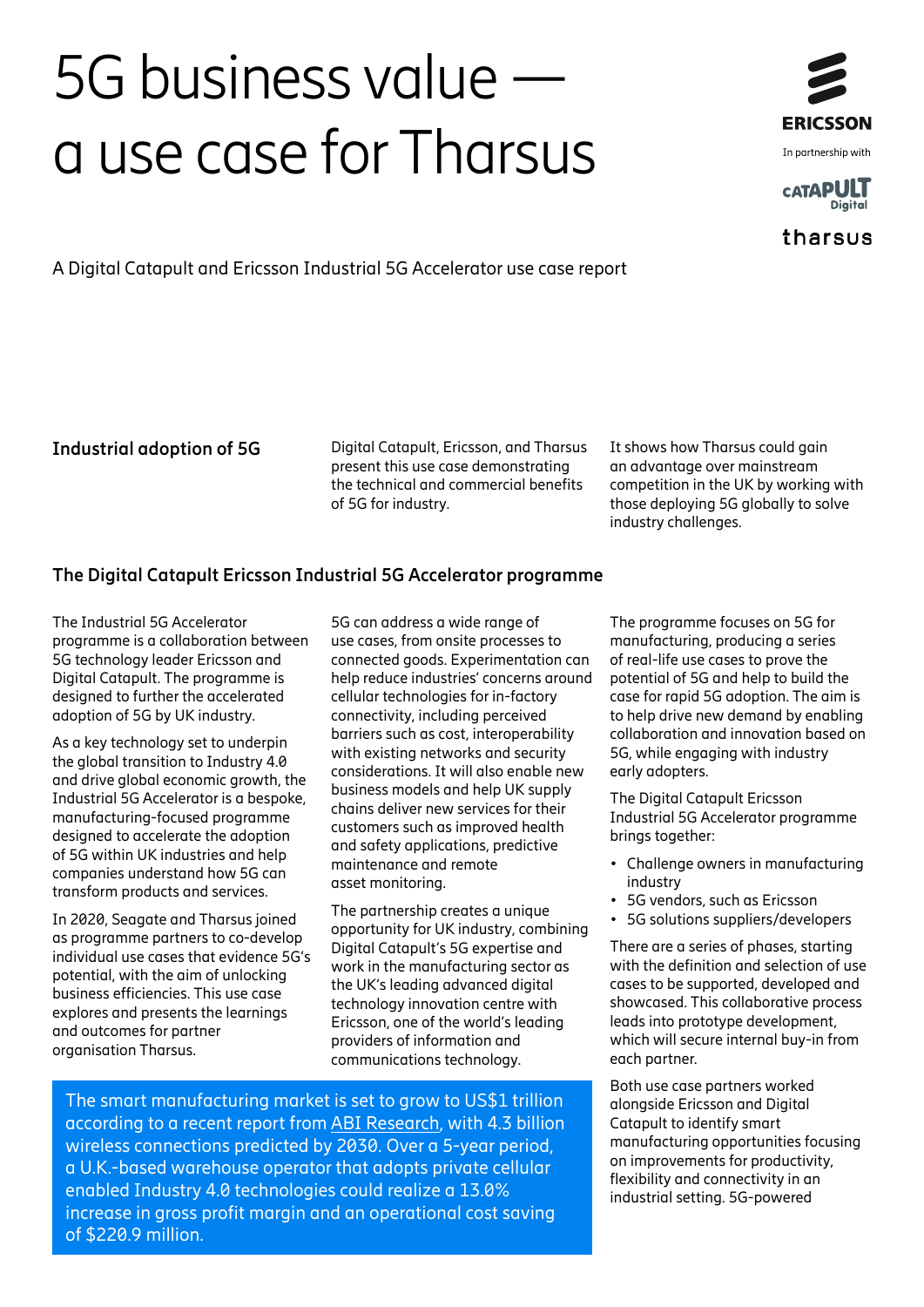technologies such as robotics, augmented reality (AR), conditionbased monitoring, asset tracking and predictive maintenance will be used throughout the individual use cases.

Through this programme, Digital Catapult and Ericsson have developed a business model to help Tharsus expedite efforts to leverage 5G capabilities for its artificial intelligence (AI) training.

**Jeremy Silver, CEO, Digital Catapult, said:** "We want to ensure that the best aspects of technology adoption continue post-pandemic and drive new value into our economy. Collaboration remains fundamental to successfully achieving this, and with the addition of these three leading industrial businesses, the Industrial 5G Accelerator is in prime position to capitalise on the best of UK manufacturing skills and innovation.

The road to embedding 5G fully into an industrial environment might be a long one, but this project is a big leap forward in terms of demonstrating the transformative capability of 5G for UK industry."

#### **The company: Tharsus Group**

Tharsus Group originated as a small sheet metal manufacturer in 1964. The shift to developing and manufacturing advanced machines and robots started around 10 years ago, resulting in strategic machines designed to help companies such as BT and Ocado solve tough automation challenges and create new business opportunities.

**Dave Swan, CTO, Tharsus, says:** "As an organisation we are driven by solving real world problems with the most appropriate technology rather than simply finding potential applications for technology. To be effective at this we need to have a broad understanding of what is possible and a strong collaborative network with deep technical expertise to work with. We are excited to be involved in this Industrial 5G

Accelerator programme because it allows us to understand and characterise 5G in a supported environment and with the recognised leaders in the sector. We can experiment and test with it so we become experienced in what makes a good or a poor potential use case for 5G. This will allow to be confident that when a great use case project presents, we and our widened network will deliver"



# **The challenge: transmitting and analyzing large volumes of video data in real time**

Within a modern industrial facility, Tharsus mobile robots can cover a significant area. This makes being able to reliably transfer their video data to a centralized traffic server a challenge — especially as the volume of content captured by the cameras on a moving robot is huge.

Both object detection technology and AI reside on the server. Feeding the AI and machine learning (ML) algorithms with massive data helps them to train and learn to recognize more objects.

The faster and more accurately the video frames can be transferred, the more AI can learn, which will ultimately improve the quality of object detection and operational efficiency within a manufacturing or similar environment.

5G is the technology that best meets this requirement, with extremely low latency, high reliability and security, and high capacity for different applications over a larger area of coverage.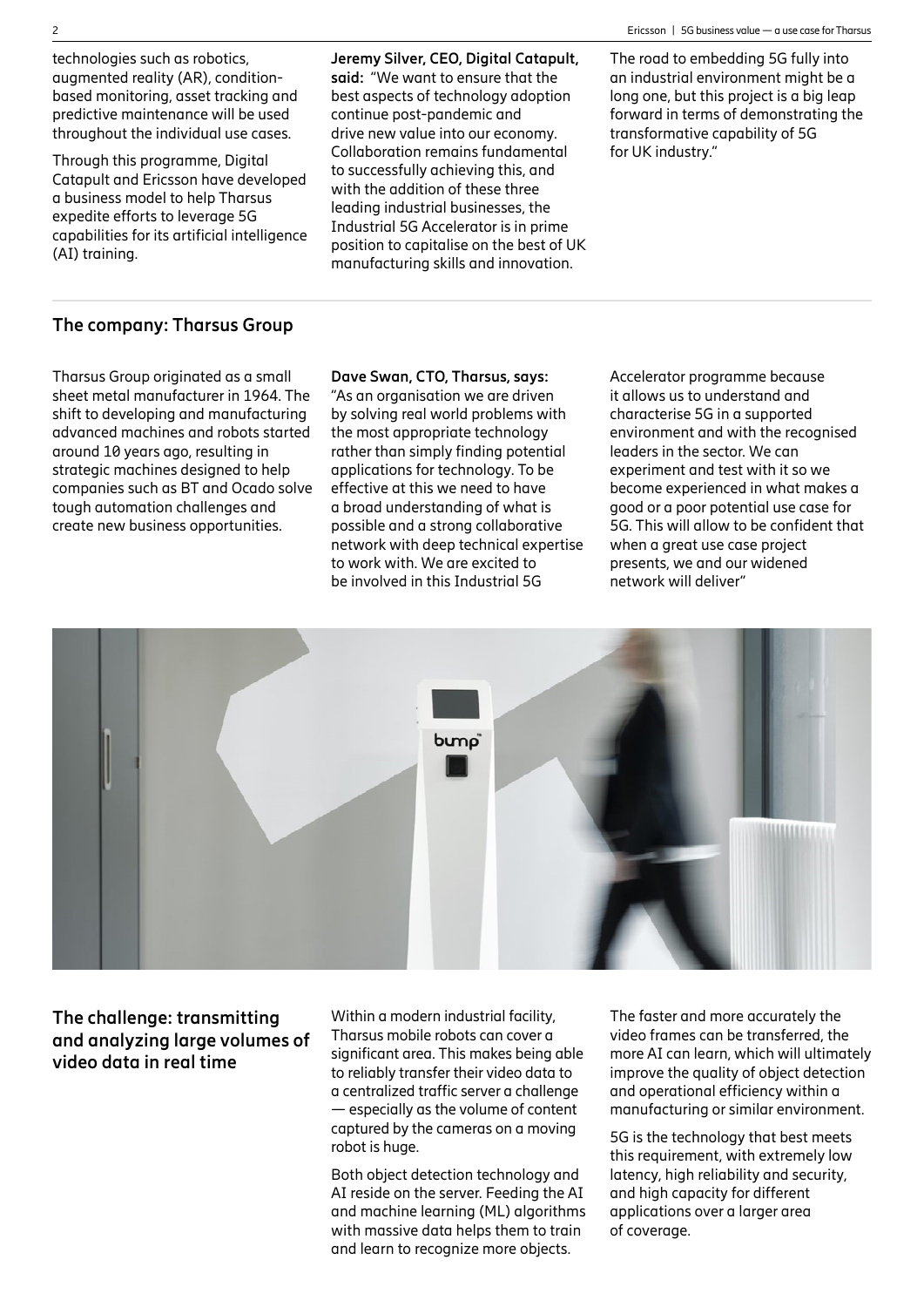

# **The accelerator programme in action**

As advanced digital technology specialists and experts in future networks, the Digital Catapult team recognized the opportunities that 5G would bring Tharsus, and so it initiated its introduction to the Digital Catapult Ericsson Industrial 5G Accelerator programme as well as the creation of a business use case for 5G.

In addition to working collaboratively with Tharsus and Ericsson to determine a viable 5G solution through the program, Digital Catapult created a robot model that actively demonstrated the power and potential of 5G as a means of feeding large volumes of data into AI/ML technology.

#### **The opportunity for Tharsus:**

- to test the capabilities of 5G without having to invest and pay upfront
- to be part of a showcase alongside significant industry players
- to be one of the early adopters of industrial 5G and improve operational efficiency
- to build internal expertise and enhance its AI/ML capabilities
- to showcase the evolving capabilities of 5G provided by Digital Catapult, Ericsson, and their partners

#### **Additional benefits for Tharsus:**

- obtaining an in-depth understanding and first-hand experience of 5G capabilities, including its reliability, security, and latency
- being able to determine how much better and faster their central AI/ ML algorithm would perform when fed with object recognition using 5G connectivity
- experiencing first-hand the performance improvements of 5G over Wi-Fi, such as a reduction in the number of dropped frames and an increase in the quality of object recognition
- $\cdot$  access to more data to learn from, with multiple cameras all capturing different objects while moving
- the opportunity to apply this solution to other use cases within the company's production line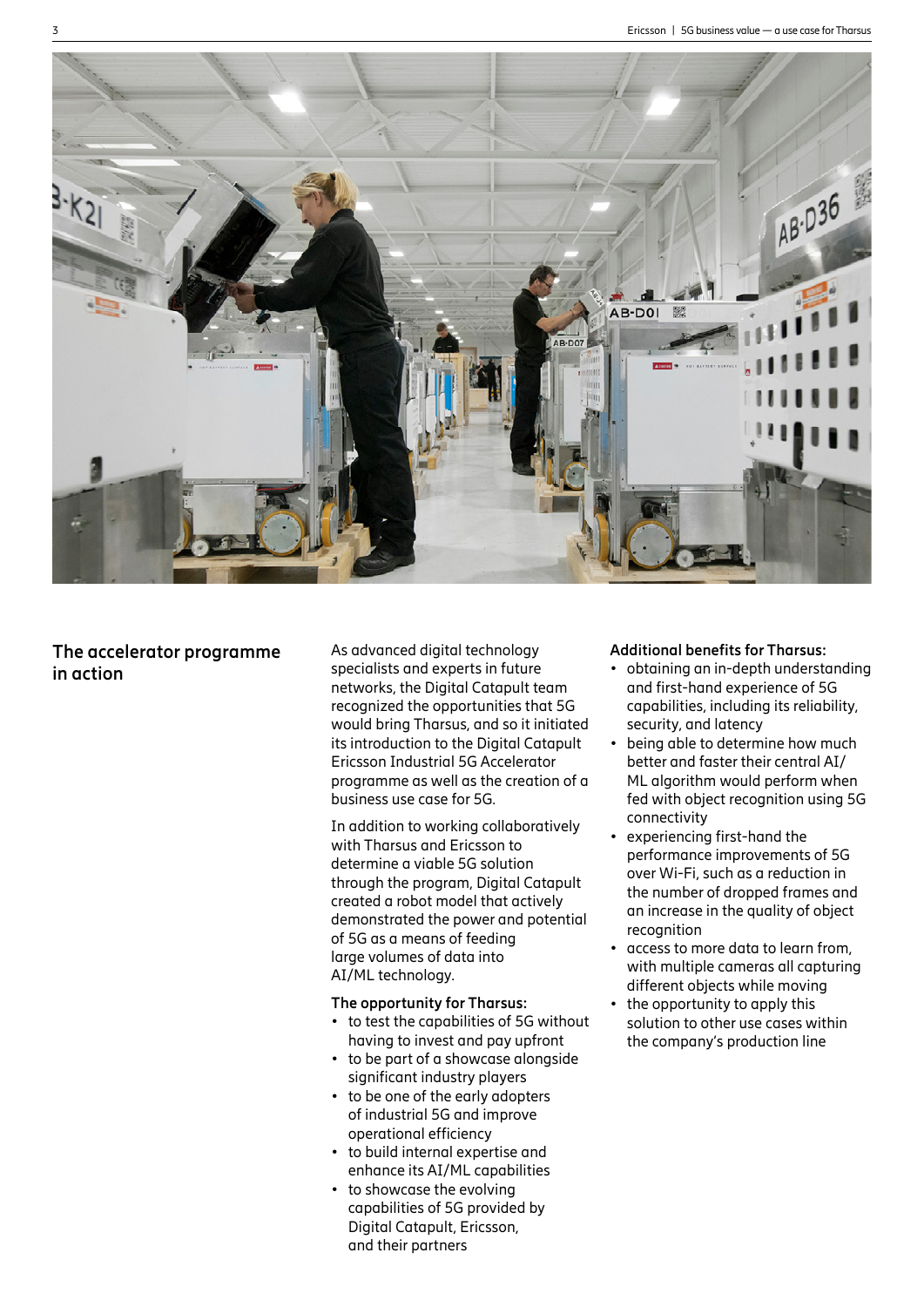### **Value for business**

The Unlocking the Value of Industry 4.0 research study published by the ABI Research Group forecasts a significant increase in connections for factories and warehouses. 5G will eventually support layer 1–2 performance, such as scheduling, latency, and jitter. It will also enable time-critical robotic motion control, with a 2ms (millisecond) cycle time and a low error rate.

Machine vision video and simultaneous location and mapping (SLAM) processing will be outsourced to the Cloud, with the bandwidth and latency

provided by 5G enabling real-time navigation and route optimization capabilities for autonomous mobile robots.

KPMG's recent MWC 2019: Unlocking the benefits of 5G study predicts that the greatest benefits of 5G are likely to be seen in the enterprise market. The study predicts that over the next seven years, an estimated GBP 3.35 trillion in value will be unlocked through use cases across the government, finance, healthcare, and manufacturing sectors.



#### **KPMG's DNA of 5G enterprise value**

#### **5G investments are also expected to impact the following areas:**

- machine-enhanced decision making. minimizing human error and improving the quality of decision-making
- data richness, unleashing new business models through vast amounts of additional data from sensors
- visualisation, providing operations personnel or customers with deep knowledge and experience overlays
- agile automation, providing automation with minimal trade-off in terms of customization, flexibility and quality
- intelligent efficiency, bringing ubiquitous access to data and computer power while reducing friction and waste and enhancing quality
- trusted connection, providing critical services and products with security data and network uptime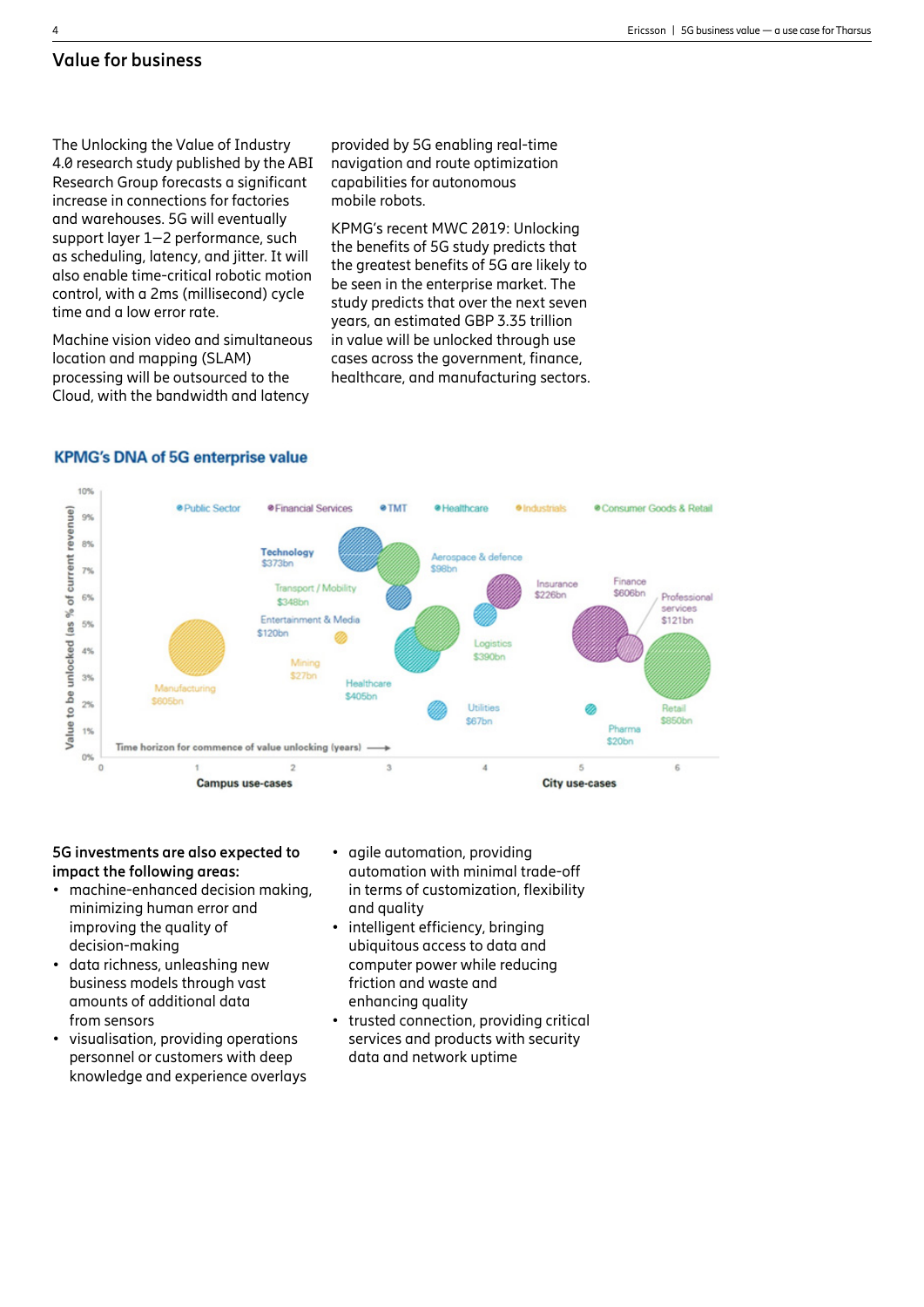# **Other applications of 5G**

5G will also have a crucial role in driving and unleashing AI/ML as well as internet of things (IoT) capabilities by serving as a platform for fast transfer of the massive amounts of data that these technologies so desperately require.

For IoT to fulfill its potential as the key generator of massive data — and for AI to absorb, analyse, and digest that data — a third technology in the middle, 5G, is needed to transfer that data across.

The fusion of 5G, AI and IoT defines the intelligent connectivity that will drive and enhance efficiency in Industry 4.0 and manufacturing.

#### **Maximizing the 5G advantage**

According to McKinsey & Company's The 5G era: New horizons for advanced electronics and industrial companies, 5G will result in:

- $\cdot$  100 times faster speeds than LTE. with 1–10 gigabits per second
- 100-fold increase in the number of supported devices, reaching 1 million devices per km sq
- improvement from 20ms to <1ms
- 99.999 percent reliability
- 90 percent reduction in power consumption

Manufacturers wanting to gain a competitive advantage using 5G need to create a list of potential B2B use cases, noting whether they are distinctive or designed to satisfy new standards.

McKinsey suggests that they should then prioritize distinctive use cases with the highest value — additional use cases can be rolled out after 5G coverage is widely available.



Market leaders have already started their 5G B2B partnerships; for example, Ericsson has signed an agreement to implement 5G technology in Audi Production Lab, while Volkswagen is working with AWS to build an industrial cloud for IoT devices.

In this environment, industrial partnerships that create internal 5G teams to assess potential partners and their offerings may have an advantage.

# **Future prospects**

5G technology will play a crucial role in creating the factory of the future, where applications in which <1ms latency is essential will be found. Combined with the almost limitless processing and data storage available in the Cloud, 5G communications will take robots in next-generation manufacturing environments way beyond current capabilities. The exchange of large amounts of information between robots and factory workforces will revolutionize the factory floor, and capability, safety, and performance will be further enhanced by other 5G-enabled devices, such as wearables and technologies like augmented reality (AR).

This business use case was created by Digital Catapult in collaboration with Tharsus and Ericsson.

Digital Catapult is the UK's leading advanced digital technology innovation center, driving early adoption of technologies to make UK businesses more competitive and productive and grow the country's economy.

Digital Catapult provides physical and digital facilities for experimentation and testing that would otherwise not be accessible for smaller companies.

As well as breaking down barriers to technology adoption for start-ups and scaleups, our work de-risks innovation for large enterprises and uncovers new commercial applications in immersion, future networks, and artificial intelligence technologies.

[www.digicatapult.org.uk](http://www.digicatapult.org.uk)